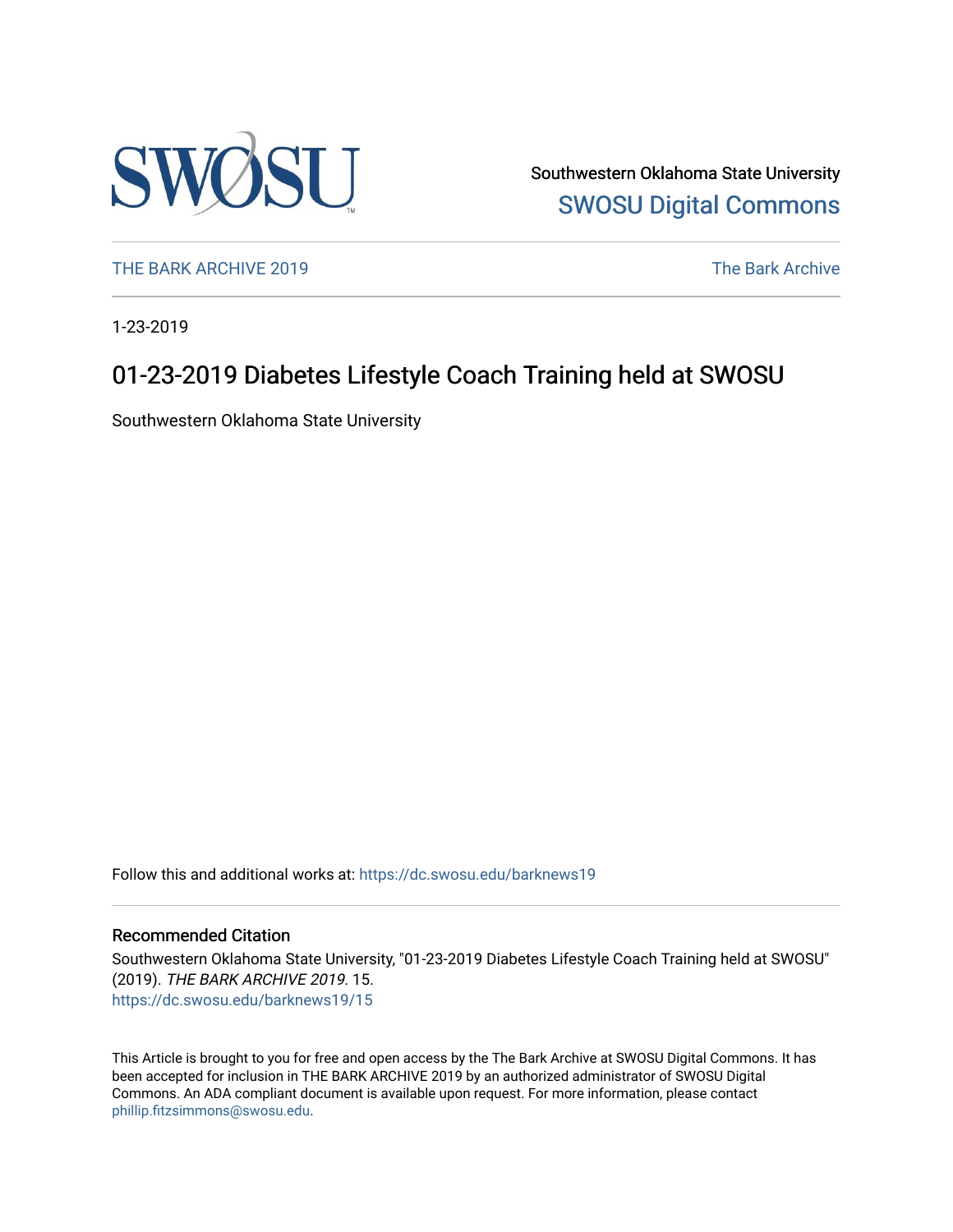

# **Diabetes Lifestyle Coach Training held at Slingus** 23 January,



healthcare professionals were recently provided lifestyle coach training for the national diabetes prevention program on the campus of Southwestern Oklahoma State University in Weatherford. Attending were (from left): James Chapple, Jae Morrison, Katie Brown, Sarah Walker, Sarah Byrum, Mary Jane Fry, Veronica Gilley, Debbie Moore, Bryon Glover and Ashley Devaughn.

Multiple healthcare professionals were recently provided lifestyle coach training for the national diabetes prevention program on the campus of Southwestern Oklahoma State University in Weatherford.

Dr. Sarah Yount, diabetes prevention program coordinator for the SWOSU College of Pharmacy Rural Health Center, led the training. This was the third time that the center has provided training.

The newly trained lifestyle coaches are devoted to changing the diabetes trajectory in Oklahoma by creating awareness for prediabetes and reaching at-risk individuals to help delay or prevent the onset of type 2 diabetes.

Participating in the training were Katie Brown, Sarah Byrum, James Chapple, Ashley Devaughn, Mary Jane Fry, Veronica Gilley, Bryon Glover, Debbie Moore, Jae Morrison and Sarah Walker.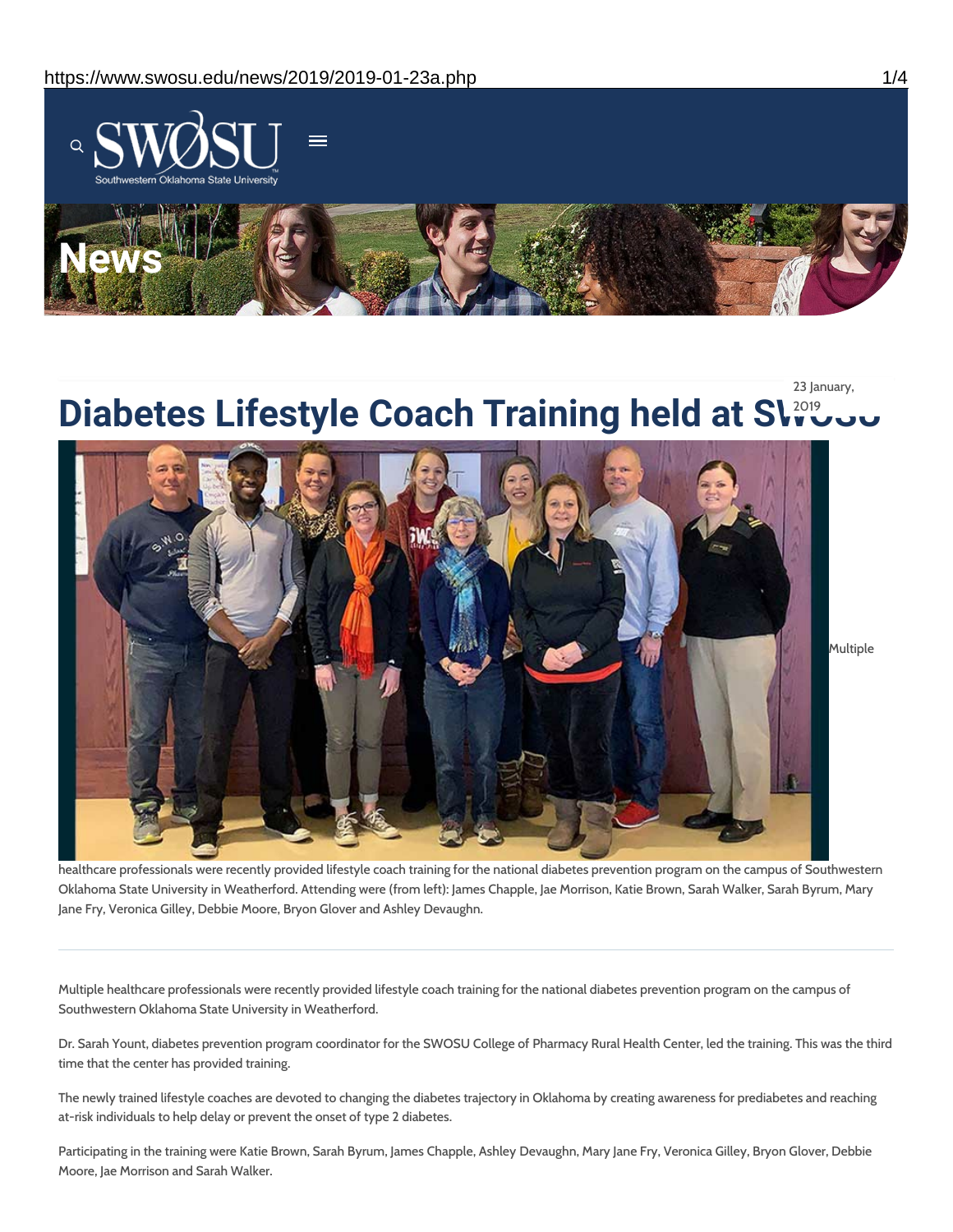#### https://www.swosu.edu/news/2019/2019-01-23a.php 2/4

"Through these lifestyle coaches, Oklahomans across the state will now have more readily available and accessible diabetes prevention programs to help them decrease their risk for type 2 diabetes," Yount said.

For more information about the program, contact Yount at sarah.yount@swosu.edu or 580.774.6042.

| Academics             | D |
|-----------------------|---|
| Administration        | D |
| Alumni and Foundation | D |
| Community             | D |
| Events                | D |
| Faculty and Staff     | D |
| Miscellaneous         | D |
| Sayre                 | D |
| <b>Students</b>       | D |

| <b>Archive Links</b> |   |
|----------------------|---|
| 2018                 | D |
| 2019                 | D |
| 2020                 | D |
| Archive              | D |



## Weatherford Campus

100 Campus Drive Weatherford, OK 73096

## Sayre Campus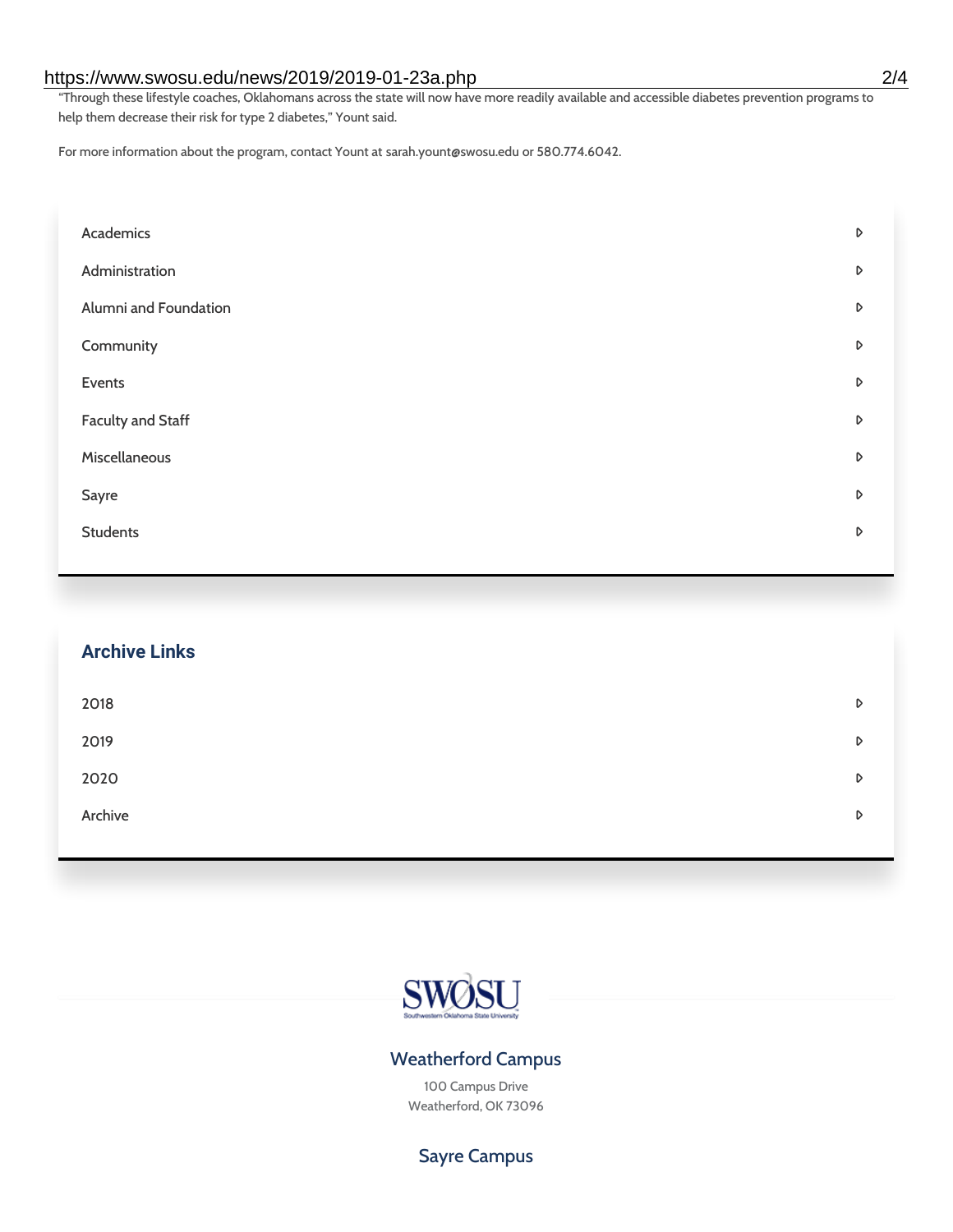409 E Mississippi Ave Sayre, OK 73662

### Connect to Us

fyom

Contact [Information](https://www.swosu.edu/about/contact.php)

[University/Facility](https://www.swosu.edu/about/operating-hours.php) Hours

[Campus](https://map.concept3d.com/?id=768#!ct/10964,10214,10213,10212,10205,10204,10203,10202,10136,10129,10128,0,31226,10130,10201,10641,0) Map

Give to [SWOSU](https://standingfirmly.com/donate)

Shop [SWOSU](https://shopswosu.merchorders.com/)



**[Directory](https://www.swosu.edu/directory/index.php)** [Calendar](https://eventpublisher.dudesolutions.com/swosu/) [Apply](https://www.swosu.edu/admissions/apply-to-swosu.php) [GoSWOSU](https://qlsso.quicklaunchsso.com/home/1267) [Jobs@SWOSU](https://swosu.csod.com/ux/ats/careersite/1/home?c=swosu)



Current [Students](https://bulldog.swosu.edu/index.php)

[Faculty](https://bulldog.swosu.edu/faculty-staff/index.php) and Staff

**Enrollment Management** [580.774.3782](tel:5807743782)

> **PR/Marketing** [580.774.3063](tel:5807743063)